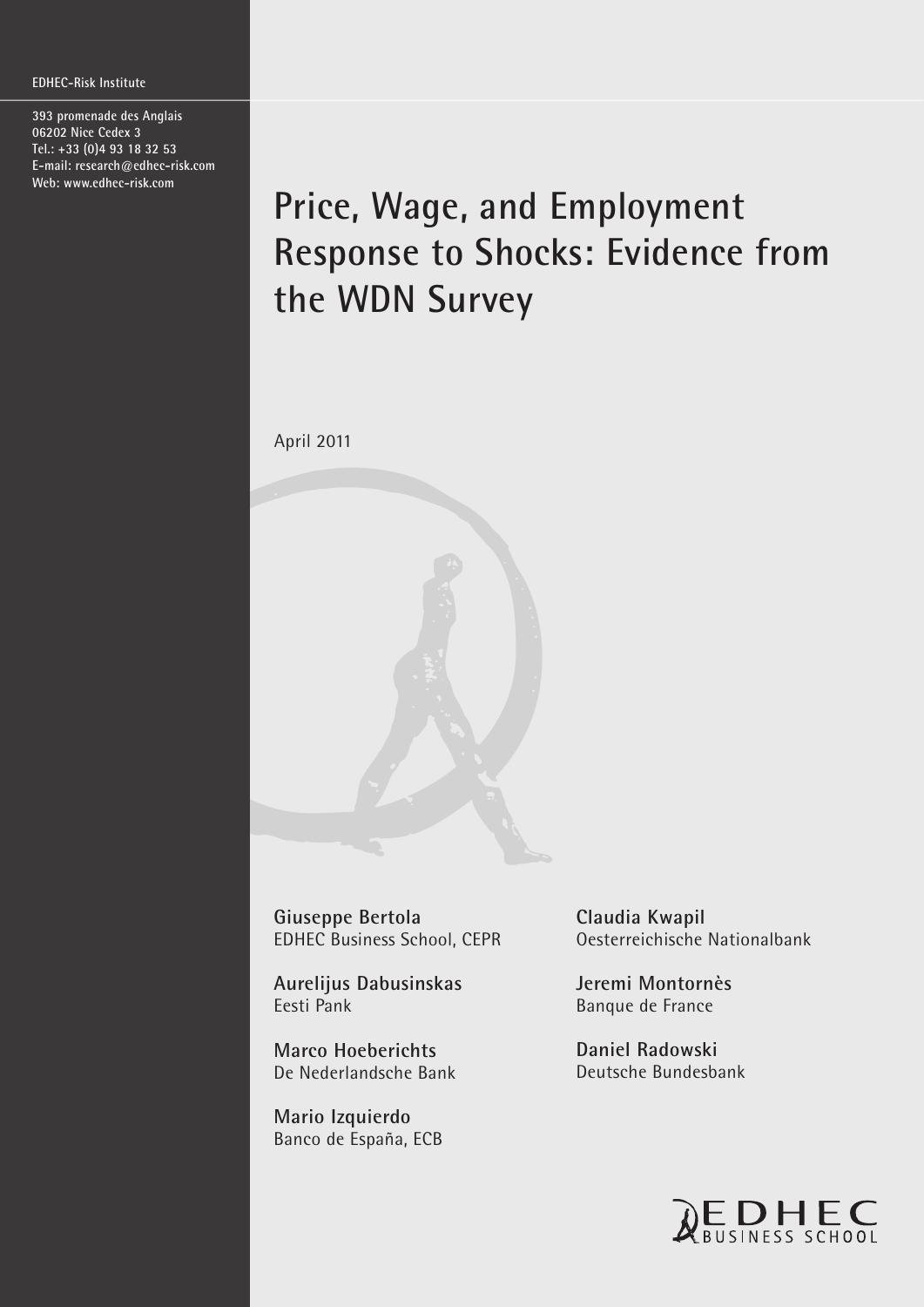## **Abstract**

Analysing survey data collected in the framework of the Eurosystem's wage dynamics network (WDN) on patterns of firm-level adjustment to shocks, we document that the relative intensity and the character of price vs. cost and wage vs. employment adjustments in response to costpush shocks depends in statistically significant and theoretically sensible ways on the intensity of competition in firms' product markets, on collective wage bargaining, and on other structural and institutional features of firms and of their environment.

Keywords: Wage bargaining, Labour-market institutions, Survey data, European Union

JEL code: J31, J38, P50

For valuable comments we thank Julio Rotemberg, Juan Francisco Jimeno, the participants of the wage dynamics network (WDN) project coordinated by the European Central Bank, two referees, and the editor. Only the authors are responsible for any views and opinions expressed in this paper.

EDHEC is one of the top five business schools in France. Its reputation is built on the high quality of its faculty and the privileged relationship with professionals that the school has cultivated since its establishment in 1906. EDHEC Business School has decided to draw on its extensive knowledge of the professional environment and has therefore focused its research on themes that satisfy the needs of professionals.

EDHEC pursues an active research policy in the field of finance. EDHEC-Risk Institute carries out numerous research programmes in the areas of asset allocation and risk management in both the traditional and alternative investment universes.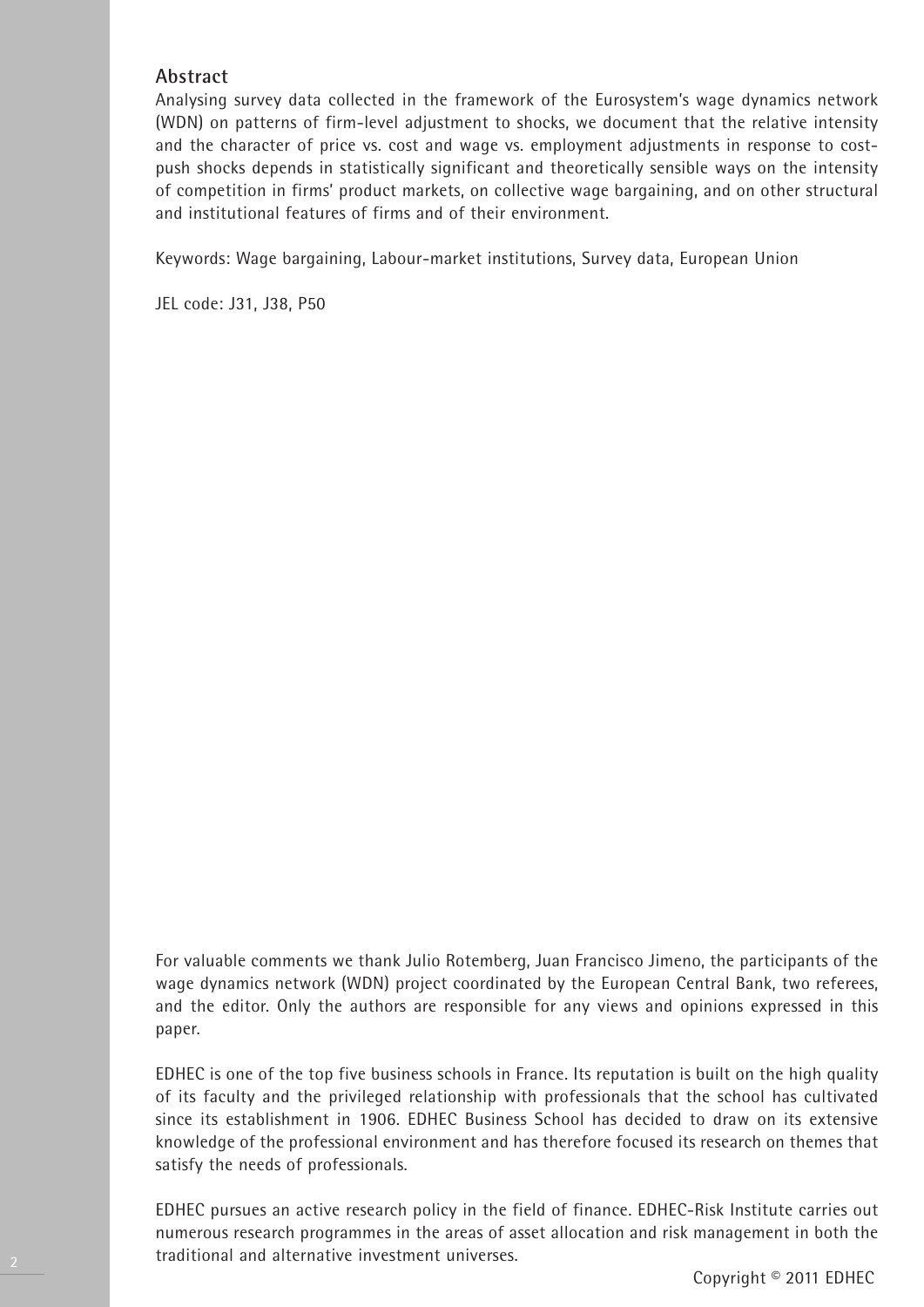# **1. Introduction**

The distribution of shocks across prices, wages, and employment reactions is an essential element of microeconomic and macroeconomic adjustment. At the microeconomic level, reactions to market-originated shocks are shaped by structural features and by institutional constraints. In the labour market, collective bargaining privileges wage stability, and employment protection legislation aims at stabilising employment. Stable wages and stable employment are beneficial for uninsured workers, but labour market rigidity constrains labour (re)allocation reducing productivity and profits (Bertola, 1999). Administrative and survey data are analysed from relevant perspectives by Guiso et al. (2005), Leonardi and Pica (2007), Cardoso and Portela (2009), and others. At the macroeconomic level, labour market rigidity prevents wage and employment changes from absorbing the impact of cost shocks, and makes it more difficult for monetary policy to achieve price stability as contractually pre-set wages anticipate future price increases. If labour markets are heavily regulated and weak product market competition endows firms with significant price-setting power, then (in the absence of appropriate economy-wide wage-setting coordination) energy prices and other supply shocks can easily trigger wage-price inflationary spirals.

In this paper, we attempt to obtain novel insight into these important issues from the extensive firm-level information collected in the framework of the Eurosystem's wage dynamics network (WDN) survey.1 This survey is suitable for the purpose of characterising how structural and institutional features of the firms' environment shape price, employment, and wage adjustment. Its rich structure makes it possible not only to identify the persistence and commonality of hypothetical shocks, but also to relate the stated reaction strategies to self-reported and countrylevel features of the firm's environment.

We focus specifically on the intensity and the international character of output market competition, and on the incidence of collective-bargaining constraints on firm-level wages. We find that a significant (albeit small) proportion of the variation across countries and firms of price, wage, and employment adjustment strategies is empirically explained by structural and institutional features. In keeping with standard theoretical insight, product market competition reduces the relevance of price reactions to cost shocks, and cost adjustment is distributed across wage and employment reactions in ways that depend on the extent of firm-level wage flexibility and on the presence of temporary workers.

Section 2 reviews aspects of the survey's questions and structure that are relevant to the specific issues we address and to the interpretation of our results, and Section 3 outlines the theoretical considerations that motivate the empirical specifications. Section 4 investigates the influence of firms' characteristics on the reported relevance of price and cost adjustments. Section 5 examines the survey's evidence regarding preferred cost-adjustment strategies. In both cases, controlling for other relevant variables, the data offer robust evidence of the role of the structure of employment contracts (as regards their permanent or temporary character, and the presence of flexible wage components) in shaping firms' response, and confirm that when product or labour markets are less competitive, cost shocks spill over more strongly into price or wage increases. Section 6 concludes, discussing the arguably limited quantitative relevance and structural interpretation of some of the empirical correlations and highlighting their implications for policy and further research.

### **2. Data**

The survey asked firms for a qualitative assessment of their adjustment strategies in reaction to hypothetical shocks (the exact wording of the questionnaire is reported in the Online Appendix). Among these, we consider cost-push shocks affecting all firms in the market: an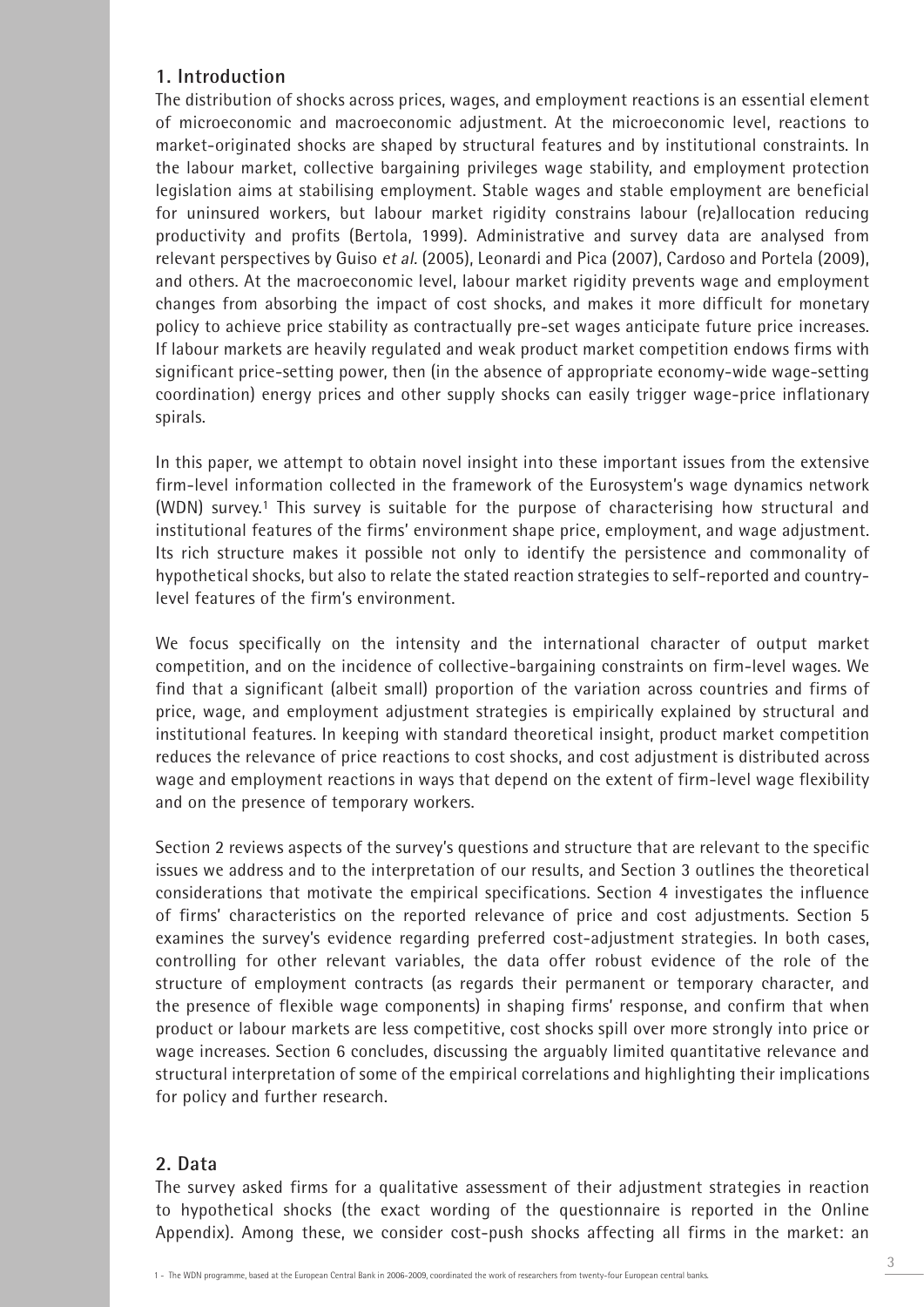unexpected increase in the cost of an intermediate input (for example, an oil price increase) and an unexpected and permanent increase in wages (for example, due to the renewal of a national contract). The extent to which such shocks are passed through to prices, wages, and employment is clearly relevant to more general and topical macroeconomic issues, such as the consequences of oil-price increases like those observed in 2007-08 (when the survey was designed), as well as in previous and later episodes.2

A total of 15,235 responses were obtained, from firms located in the 14 countries listed along the horizontal axis of Figure 1 and in Table A.1 in the Appendix. The summary statistics we report weigh the data so as to account for differences in sampling probabilities and non-response rates across observable characteristics of firms (see the Online Appendix for details).

The respondents were asked to consider four different adjustment strategies in response to these shocks: an increase in prices; a reduction in profit margins; a reduction in output; and a reduction in costs. Each could be assessed as "very relevant", "relevant", "of little relevance", or "not relevant". There is clearly a lot of heterogeneity across countries as regards not only the character, but also the overall intensity of adjustment. In Figure 1, the countries are sorted according to the means of the four percentages, shown by the black lines, which range from more than 75 percent in Estonia to less than 30 percent in Hungary. The bars in the figure show the percentage of firms that assign "very relevant" or "relevant" to the possible adjustment strategies. Moreover, Table 1 illustrates the average relevance of the four adjustment strategies across all countries. In response to a cost shock, approximately 70 percent of the respondents indicate that a reduction of other costs and price increases are "very relevant" or "relevant" options. Fewer indicate that a reduction in profit margins is a relevant answer, and only 23 percent say that they reduce output. In response to an input-cost shock, about two-thirds of all firms increase prices. Scoring the four-point relevance scale from 4 for "very relevant", to 1 for "not relevant", we see that reducing costs, increasing prices, and reducing profit margins are on average slightly less important after wage shocks than after other input-cost shocks.3

For our purposes, it is most interesting to see whether and how the intended cost reduction involves a reduction of labour input. The rich structure of the WDN survey makes it possible to explore this issue. Unless firms rate 'cost reduction' as completely irrelevant, respondents were in each case asked to indicate the main channel for cost reduction, choosing a single option among the six listed in Table 2. About half of the firms choose one of the five ways to reduce labour costs; among these, three imply an employment response to a shock: in reaction to a shock, and without conditioning on any other variable, some 30 percent of the responding firms plan to implement their cost reductions by reducing the number of employees, and about 7 percent by reducing hours worked by employee. Only around 10 percent of the firms indicate that they are likely to reduce costs by cutting flexible wage components, and only about 2 percent would cut base wages, confirming a common finding in the literature (Bewley, 1999). The other half of the firms state that they would react to higher cost or wage costs by cutting other, non-labour costs. While this may simply reflect wishful thinking on the part of respondents, it may indeed be appropriate to engage in energy-saving reorganisation in the face of an oil price increase, and a wage-cost push may also induce firms to renegotiate input prices with suppliers of intermediate inputs, or to reduce administrative or advertising costs.

## **3. Theory**

We bring to bear on these data a partial equilibrium perspective on firms' optimal employment strategies, focusing on the interaction between shocks and price, employment, and wage

<sup>2 -</sup> Respondents were also asked about adjustment strategies in the aftermath of demand shocks. The resulting survey evidence is also highly relevant, particularly in the context of the 2008-09 recession, during which a follow-up survey was conducted. The resulting extended data set makes it possible (using methods similar to those of our paper) to study how structural and institutional features shape demand-shock reactions (Fabiani et al., 2011).

<sup>3-</sup> One might expect the relevance of different strategies for each firm to be consistent in simple ways: for example, firms that do not adjust prices or output should adjust margins, and price increases should accompany output reductions along a stable demand curve. Simple correlations, however, do not provide clear information in these respects, as each firm was allowed to consider all or none of the alternatives as more or less relevant and presumably did so in light of its own circumstances. Depending on the perceived demand elasticity, for example, output and price changes are more or less relevant in relation to each other. The controlled regressions we report below offer more interpretable results.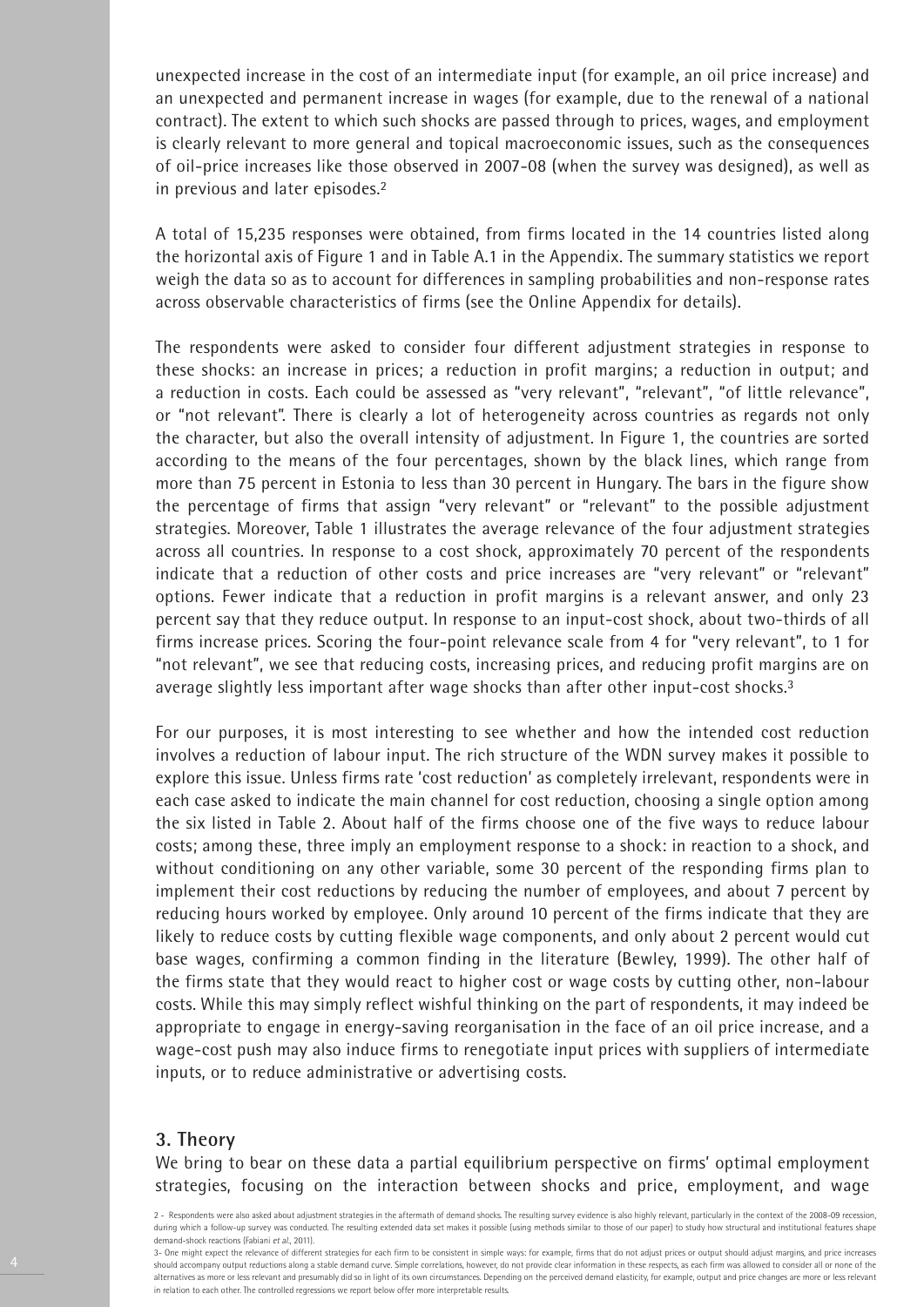adjustment. We assume a "right to manage" situation, where employment and hours are chosen by firms (possibly subject to hiring and firing costs), while wages may be bargained collectively. In that setting, the relevance of price and cost reactions depends on the shape of the firm's marginal revenues and marginal productivity (hence marginal costs). In turn, these depend on the firm's market power and on institutional constraints on wage and employment adjustment. Similar insights would also be relevant if employment were an element of collective bargains or in competitive frameworks where shocks (especially when they are common to the industry) are associated with wage changes along local labour supply curves.

As wages and other costs vary, firms' choices are constrained by the costs and market consequences of price adjustments. When prices are flexible, firms move along the product demand curve, and employers should choose employment so as to equate the wage to labour's marginal impact on firm's revenues. For a perfectly competitive firm with flexible prices, this is labour's marginal productivity, multiplied by the product's price. For a firm with market power, it is the marginal revenue product. Under flexible prices, margins may be adjusted, if the elasticity of demand is variable; as in Gali (1994), the resulting feedback from output quantities to prices in a multisector economy can generate self-fulfilling multiple dynamic equilibria. This, however, may not be the most relevant theoretical framework for the purpose of interpreting the surveyed firms' attitude towards various adjustments to cost shocks, or of assessing their relevance for the cost-wage-spiral issues that motivate our research. We will instead frame our simple theoretical considerations in terms of the standard setting of modern new Keynesian macroeconomic models, where "sticky" prices change infrequently because nominal price variation is costly and firms can keep prices fixed in response to cost shocks because their pre-set prices are higher than marginal costs.

The survey does not offer quantitative information on the size of desired or actual price changes, which in the relevant theoretical models depend on expectations as well as on current marginal cost changes. The survey does, however, offer qualitative information as to the relevance, and perhaps the likelihood, of price adjustment as a response to shocks for each firm. If prices do not change but costs do, then margins need to be adjusted. Thus, the relative relevance of 'increase prices' and 'reduce output' should depend on the extent of price stickiness. As shown by Ball and Romer (1990), real rigidities (i.e., restraints on the variability of relative prices) reduce firm-level incentives to change nominal prices when doing so entails "menu" costs. While Ball and Romer focus on the equilibrium implications of demand shocks, much the same mechanism is at work in our survey's firm-level reactions to cost shocks.

In response to supply shocks that (like those mentioned in the survey questions) are common to all firms, when the output market is more competitive then price changes should be more relevant than other reactions. In the limit case of perfect competition, prices are equal to marginal costs and would necessarily change when wages or other input costs are shocked. A lower elasticity of product demand implies larger margins and, for a given cost of changing prices, makes price rigidity a more likely outcome. Conversely, high elasticity of product demand and small margins make "real" rigidity less relevant, and make it easier for wage and cost shocks to overcome the cost of price changes.

As for strategies other than price changes, it is particularly interesting and insightful to focus on how wage and employment reactions may depend on the structural and institutional features of the firms' business environment in which choices are made. As outlined formally in the Appendix, the relevance of employment and wage reactions depends on the elasticity of labour demand and on institutional constraints.

Both wage and employment responses are expected to be larger when labour demand is more elastic, which in turn reflects substitutability of labour with other factors of production (suggesting that empirical analysis should account for technological features) as well as the  $5\over{5}$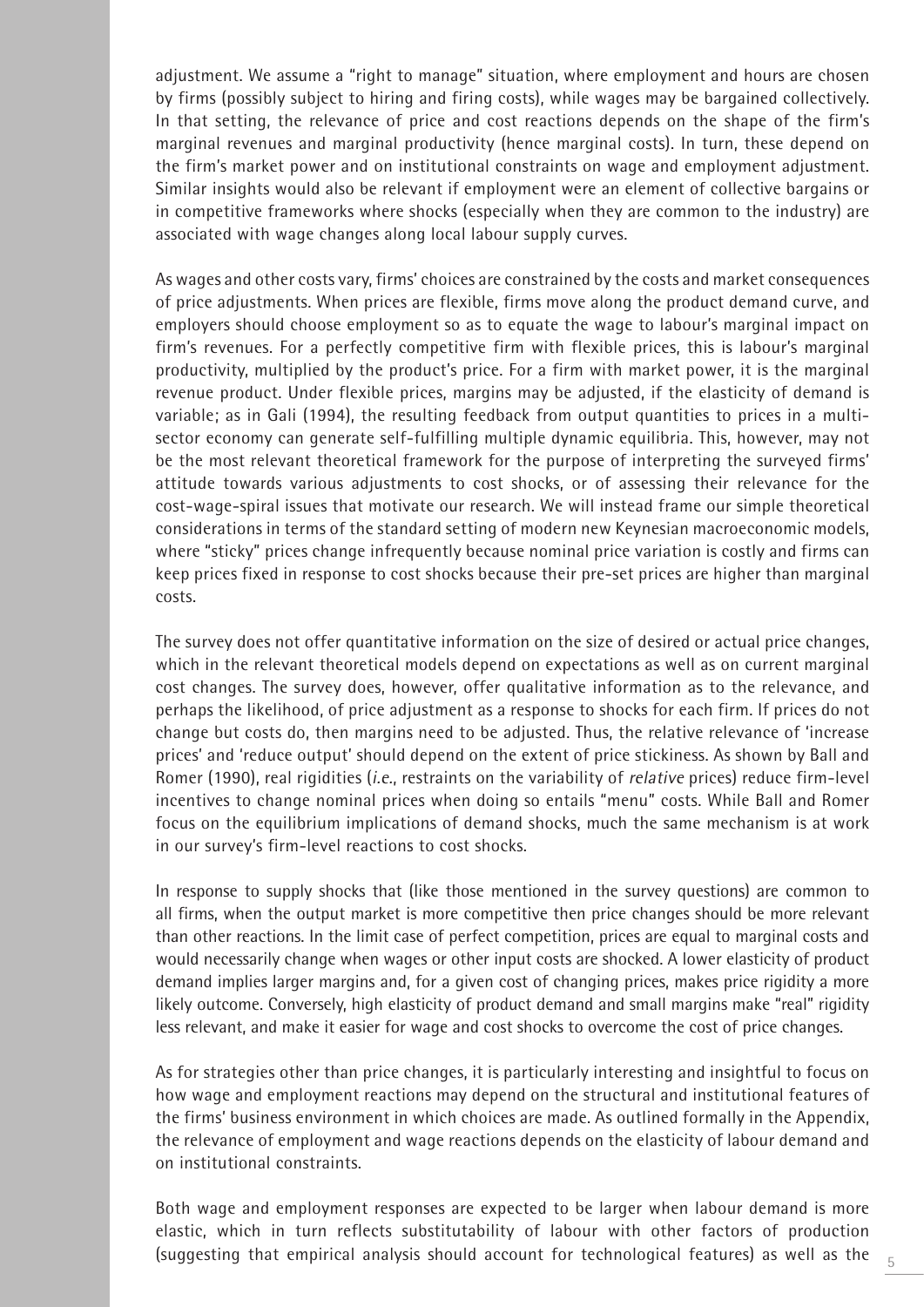intensity of product market competition. International economic integration is a particularly plausible source of both substitutability and competition: when a firm's production and investment choice spans international borders, the elasticity of labour demand is expected to be larger (see Andersen and Skaksen, 2007, and references therein), and firms are expected to try hard to reduce costs. Whether they can do so through wage and/or employment adjustment (rather than through a catch-all 'other cost reduction' strategy) should depend on the labour intensity of their production structure.

In a dynamic environment, wages and employment need not vary along the static labour demand curve (Bertola, 1999). Employment protection legislation can muffle employment variation in the aftermath of shocks. The ability of wages to respond to firm-level and common shocks depends on institutional features as well as on local labour market conditions, along the lines of Topel (1986), especially when labour mobility is low. Employment adjustment should be larger when wages are rigid and smaller when turnover is more costly (Bertola and Rogerson, 1997). Thus, the wage and employment components of cost-reduction responses in our empirical specification will be allowed to depend on firms' institutional environment in terms of both wage-bargaining institutions and employment flexibility. In this respect, the survey provides useful information on the prevalence of temporary work and the level of wage bargaining.

As regards the cost-cutting choices of Table 2, these simple theoretical considerations suggest that wage and employment responses should be stronger when firms are subject to strong product market competition, but weaker when collective agreements reduce wage flexibility and employment protection legislation (or non-availability of temporary contracts, or technological features) reduces employment flexibility. The relevance of each reaction channel is obviously related to that of other possible reactions for each firm: a firm's propensity to adjust costs rather than prices, of course, depends on how easy it is in practice to do so. Thus, cost-related characteristics are relevant for the previous choice between price and cost adjustments. In what follows, we examine the two stages of the firms' survey replies, combining firm-level and country-level information about relevant features of the firms' environment, without modelling formally the relationship between them.4

### **4. Price and cost adjustment**

We focus on the two most popular adjustment strategies in Table 1: reducing costs and increasing prices. In theory, the choice of adjustment strategy is dictated by firms' marginal revenue and cost considerations. Though these are not observed, some of the variables available in the WDN survey dataset can be used to capture certain characteristics of firms' marginal revenue and cost schedules indirectly.

We are particularly interested in whether cost reduction is a more relevant adjustment strategy than price adjustment for firms that behave as price takers rather than price makers. The variable competition is a dummy variable coded as unity if the firm replies that it would be "very likely" to decrease the price of its product in case the firm's main competitor reduced its price (and as zero if "likely", "not likely", "not at all", and "do not know/does not apply" was indicated by the firm).5 The *share of foreign sales* in a firm's revenues can also proxy for the intensity of price competition, since (controlling for sector and size) firms that are more exposed to large international markets should enjoy less market power.

To account for differences in production technologies and labour intensities across firms, our specifications also include: *labour share*—the share of labour costs in total costs; the sector in which the firm operates (seven NACE-based sector dummies for manufacturing, energy, construction, trade, market services, financial intermediation and non-market services); and firm size (a set of four dummy variables indicating whether the firm's employment falls in the 5-19, 20-49, 50-199, 200+ intervals).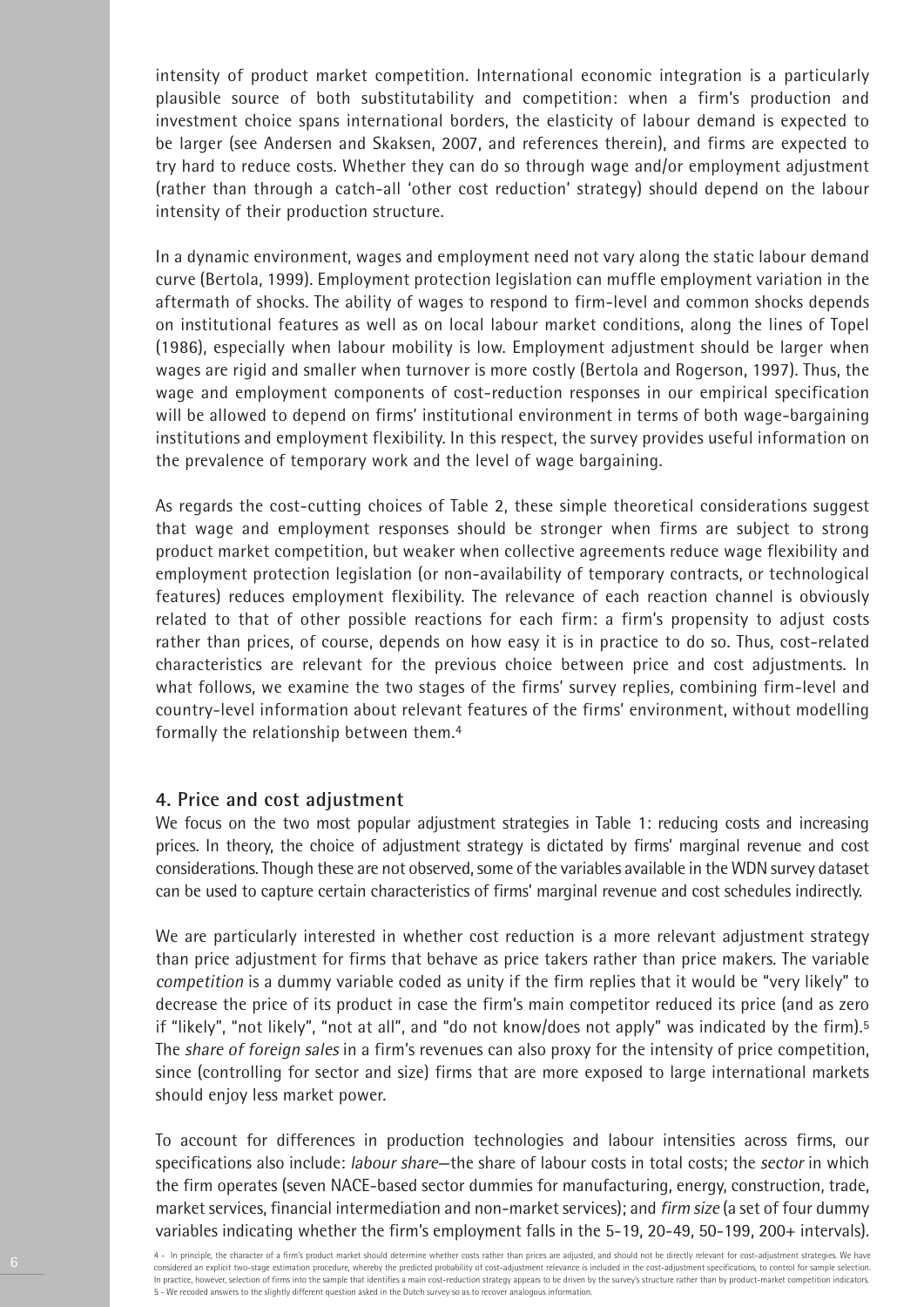While the choice of price adjustment as a shock-reaction strategy is shaped importantly by product market characteristics, the relevance of cost adjustment depends in theory on how easy it is. This depends on rigidities and adjustment costs in the labour market. In this respect, the WDN survey dataset offers a number of variables that can be regarded as indirect measures of rigidities and adjustment costs associated with the labour input. To account for wage rigidities, our set of explanatory variables includes collective agreement, higher level—a dummy variable showing whether a given firm adopts a collective agreement concluded at national, regional, sectoral, or occupational level, and collective agreement, firm level—a dummy variable indicating the presence of collective bargaining at the level of the firm.

Finally, our estimations include a set of country-specific dummies to account for unobserved national effects, such as those that might arise from country-specific employment protection legislation. Table A.1 in the Appendix reports basic summary statistics for the covariates; fewer than the total of 15,235 surveyed firms are included in the regressions, because many declined to answer specific questions. Irish firms are included only for cost shocks, because that countryspecific questionnaire did not include wage-shock questions.

We explore the determinants of firms' choice to increase prices and/or lower costs in response to cost-push shocks by focusing on one of these adjustment strategies at a time. As already described in Section 2, firms could indicate the importance of each strategy in their packages of measures by telling us whether a given margin of adjustment is "very relevant", "relevant", "of little relevance", and "not relevant". On the basis of this information, we define the endogenous variables as dummies, which are equal to unity if the adjustment strategy in question is "very relevant" or "relevant" and zero otherwise. Thus, we model the determinants of price increase and cost-cutting decisions by estimating probit models in the form  $Prob(Y-1) = \Phi(\beta'x)$ , where  $β$  is a vector of coefficients, x a vector of explanatory variables, and Φ(.) the cumulative normal distribution function.

As shown in Figure 1, the sample is very heterogeneous across countries. Thus, we use regressions with country dummies. It may be of particular interest, however, to additionally assess whether slope coefficients differ across two groups of countries that may be heterogeneous across sensible and policy-relevant dimensions: the older members of the EU, which in our sample have all adopted the single currency, and the new Central and Eastern European members that have not yet entered the euro area. Thus, we report the coefficient of interactions with a Non-EA dummy that equals unity for firms located in countries that, at the time of the survey, were outside the euro area: the Czech Republic, Estonia, Hungary, Lithuania, Poland. We are mainly interested in its interaction with two variables: the share of labour costs in total costs, representing an important feature of firms' production functions, and the share of foreign sales, an important feature of firms' market conditions. The latter variable's association with firms' reaction strategies may reasonably differ between euro-area and non-euro-area countries. Firms in non-euro area countries are exposed to potentially floating exchange rates and, in light of the countries' recent accession to the EU and less advanced economic development, may specialise in production stages where international markets are more competitive.

The regressions reported in Table 3 explain the probability that a price increase or a cost reduction is a "very relevant" or "relevant" strategy in reaction to wage and cost shocks. The coefficients measure the probability impact of a unit change of each covariate (from zero to one in the case of dummy variables), in terms of average probit marginal effects; the size of this average (over all the sample) marginal effect and its significance do not differ substantially from those computed for a firm for which all model covariates are set at their average values. Some of the less relevant estimates are not shown. The bottom row of the table reports the predicted probability for that firm to report that the response to a shock is "relevant" or "very relevant".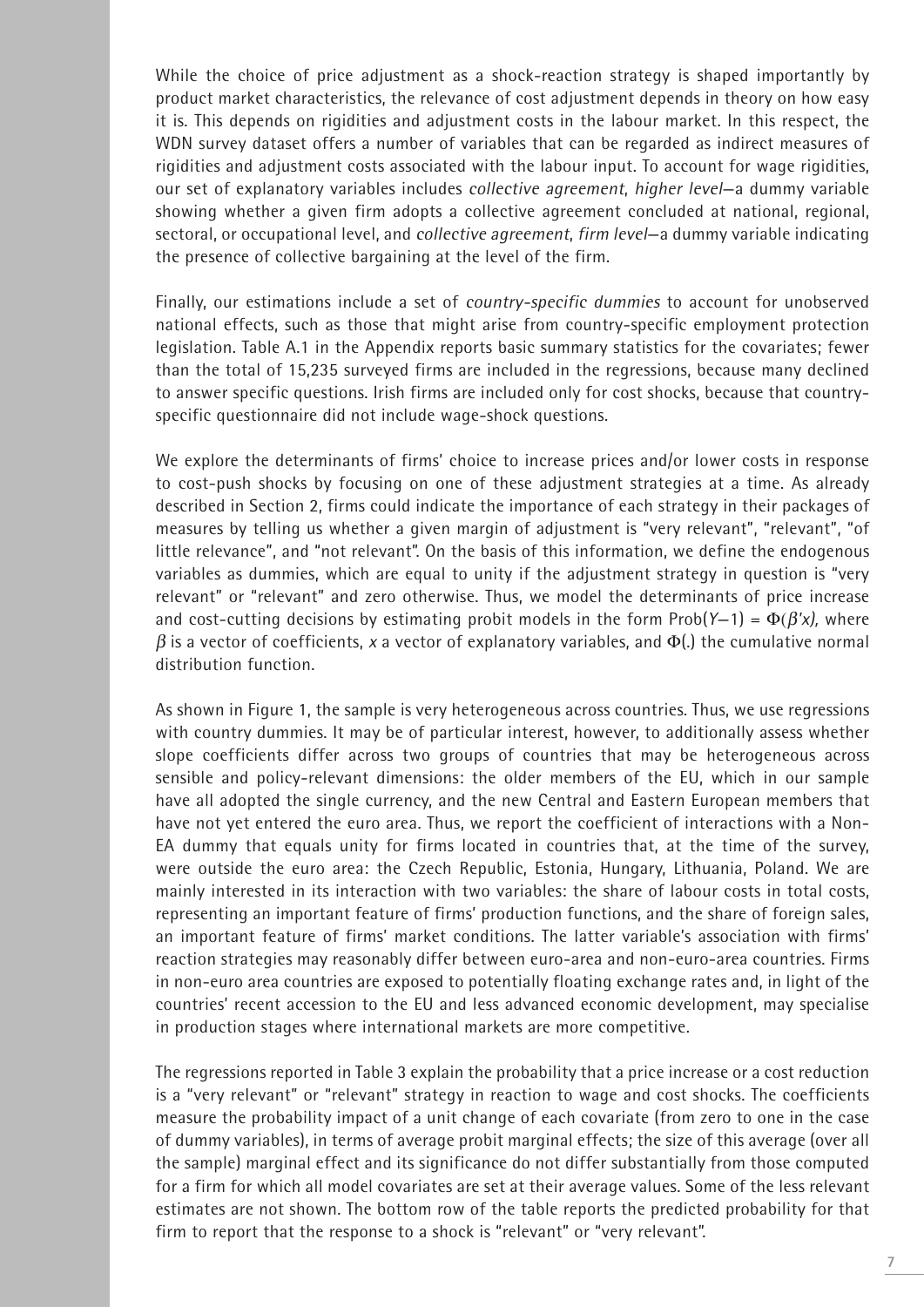Stronger competition is associated with more intensive adjustment in (other) costs in the aftermath of supply shocks. A firm in a very competitive environment is 3.8 p.p. more likely to reduce costs after a cost shock and 2.9 p.p. after a wage shock. Reciprocally, price increases are less likely when competition in the product market is strong, though this effect is statistically significant only for the wage shock. Qualitatively, however, competition has the same effect on firms' adjustment to both shocks: it makes firms more likely to reduce costs, but less likely to increase prices, as suggested by our theoretical considerations in Section 3.

The share of foreign sales in total sales, another indicator of competitive pressure, also appears to matter for the way firms react to cost-push shocks. Specifically, we find that firms with a higher exposure to foreign product markets are more likely to respond to cost shocks by lowering other costs. In this regard, exposure to foreign markets implies a qualitatively similar effect to that of our more direct measure of price competition. Since the hypothetical wage shock is common to other firms but country-specific, it is similarly sensible to find that a higher share of foreign sales in total sales reduces the relevance of output price increases as a response to it.

Firms covered by collective agreements at higher level are more likely to respond to shocks by increasing prices; collective agreements at the firm level do not seem to have strong independent effects on price and cost adjustment. Marginal cost rigidities stemming from the presence of higher level collective agreements increase the likelihood that cost shocks and wage shocks will be passed through to product prices by 2.5 p.p. and 3.9 p.p. respectively.

A firm's production technology also affects the way it reacts to shocks. According to Table 3, a higher *labour cost share* lowers the likelihood of price adjustment after a cost shock (a 10 p.p. rise in the labour share lowers the incidence of price adjustment by about 1 p.p.). The marginal costs of firms using labour input more intensively are bound to be less sensitive to changes in the cost of intermediate inputs, reducing the need to adjust product prices in response to the input-cost shock. Since a higher labour share implies that marginal costs are more sensitive to labour costs, prices are more likely to be raised in response to a general wage increase. This is also consistent with the results obtained focusing on price determinants within the inflation persistence network (see Fabiani et al., 2006).

As regards the interaction terms with dummies that identify firms located in non-euro area (and, in our sample, recent EU member) countries, a significant difference seems to be that such firms are less likely to increase prices after a supply shock when they are highly exposed to foreign markets. This may be explained by the fact that, in those countries, the firms' market environment is more competitive over and beyond what is captured by observable indicators.

The specifications of Table 3 include country dummies. Their estimated coefficients (not reported in the table) are sizeable and highly significant; in the case of a wage shock, the difference between the largest (Estonia) and smallest (Hungary) country effect contributes almost 60 percentage points to the probability of price adjustment: much of the variation in firms' adjustment to shocks is accounted for by national factors after controlling for a rather extensive set of firmspecific characteristics.6

These country-specific effects may reflect country-specific institutional characteristics. Table 4 shows how the country dummy coefficients in the four specifications of Table 3 correlate with an employment protection legislation (EPL) indicator.7 The correlation is positive and strong when the coefficients reflect the relevance of price increases as reactions to cost shocks and essentially zero when the dependent variable is the relevance of other cost reductions. Taken at face value, this indicates that price increases are more likely in the aftermath of a cost shock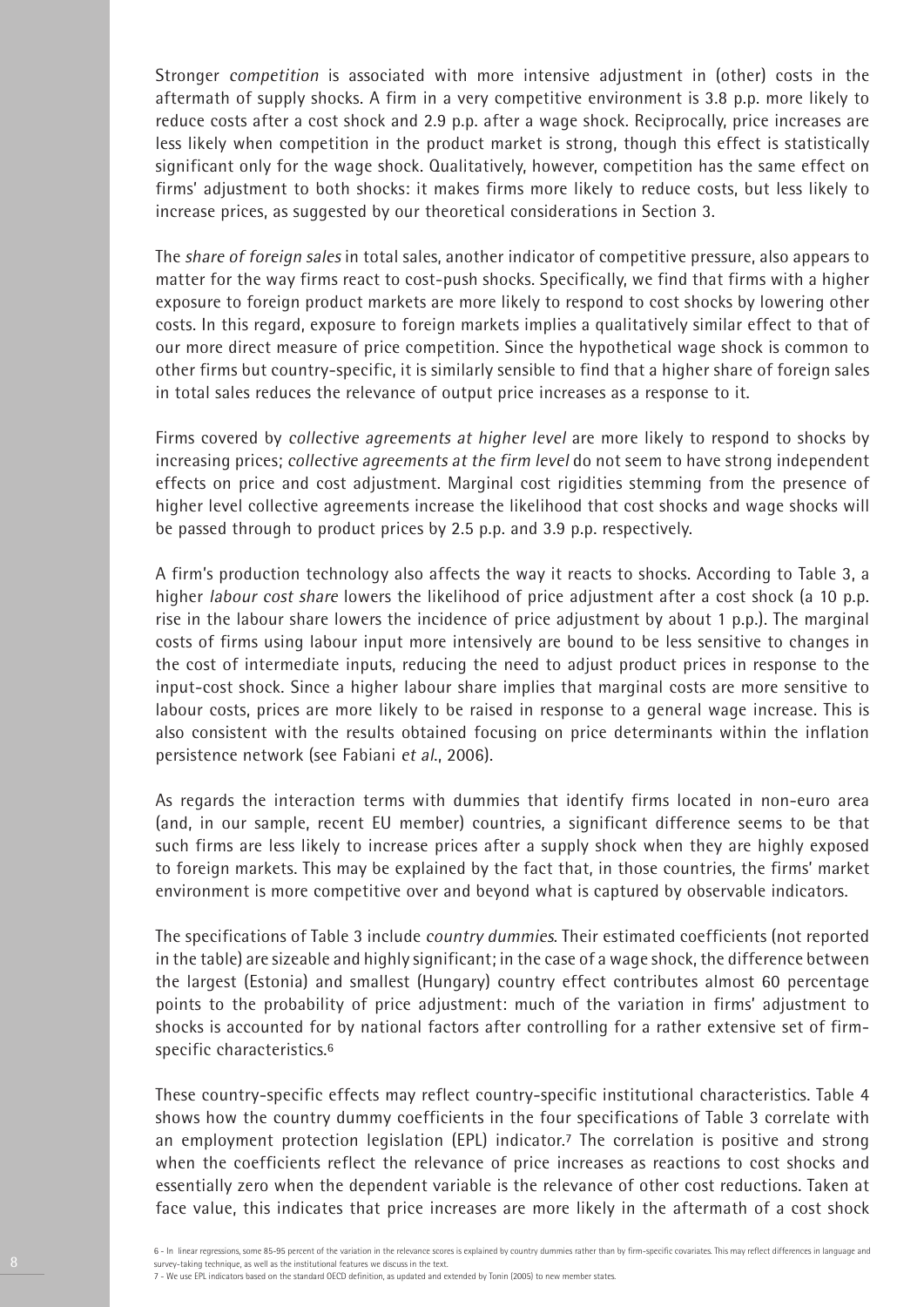(such as an increase of oil prices) in countries with higher employment protection. In the wage shock scenario, however, correlations are not significantly different from zero. This evidence, of course, can only be suggestive, because only a small number of observations are available and many other institutional features, such as product market regulation, covary with EPL along the cross-country dimension.

The specifications of Table 3 also include sector and firm-size controls. We find that firms operating in the market services sector attach less relevance to adjustment strategies than manufacturing firms in the case of both input-cost and wage shocks, with a notable exception: the relevance of price increases in reaction to a permanent increase in wages is similar across services and manufacturing firms. As regards firm size, we find that larger firms are more likely to emphasise the importance of the "cutting other costs" adjustment strategy.

## **5. Cost-cutting strategies**

that between different labour cost adjustment strategies.

To determine factors explaining the choice of the most important cost-cutting strategy (see Table 2 for the different cost-cutting strategies firms could choose from), we run a set of probit regressions relating each adjustment choice to theoretically relevant covariates. In particular, we focus on indicators of product market structure and labour market institutions. The dependent variable in the probit regression equals one if the firm indicates that the respective cost-cutting strategy is the most important one and zero otherwise. Besides the covariates considered in Section 4, we include share of temporary employment, the percent share of employees with a temporary contract; share of part-time employment, the percent share of employees who work part-time on a permanent contract, and share of variable wages, the percent share of the total wage bill that corresponds to bonuses and benefits that depend on individual or firm performance.

Tables 5 and 6 report the results of probit regressions relating the choice of a main cost adjustment strategy, in reaction to cost and wage shocks, to indicators of product market competition (competition and share of foreign sales), of the firm's technology (labour share), of the structure of the workforce and of its remuneration (share of temporary and part-time employment as well as share of variable wages), and of wage-bargaining features (collective agreement, firm level; collective agreement, higher level). All specifications again include country, industry, and size dummies in order to control for institutional (and other) country-specific factors and for unobserved technological and market-structure differences across sectors and firms of different sizes.

In both Tables 5 and 6, product market competition is positively associated with the relevance of employment and wage adjustment after both types of shocks. For a given degree of wage rigidity, this is consistent with standard labour demand theory, in that, for a given labour share, a more elastic product demand function implies a more elastic labour demand and a more pressing need for firms to reduce employment. This result is similar for permanent and temporary employment. Also, flexible wage adjustment is more likely in a highly competitive environment.8 As shown in Tables 5 and 6, the main impact of competition is on the choice between labour and non-labour costs. These costs could include, for instance, advertising, marketing and other costs that in a competitive environment should be minimised even without a negative shock.9 Firms operating in a highly competitive environment are thus less likely to reduce non-labour costs and more likely to reduce labour costs, regardless of which type of labour costs.

Regarding wage-setting institutions, we find that collective agreements outside the firm, that is, collective agreements signed at the national, regional, sectoral, or occupational level, make

9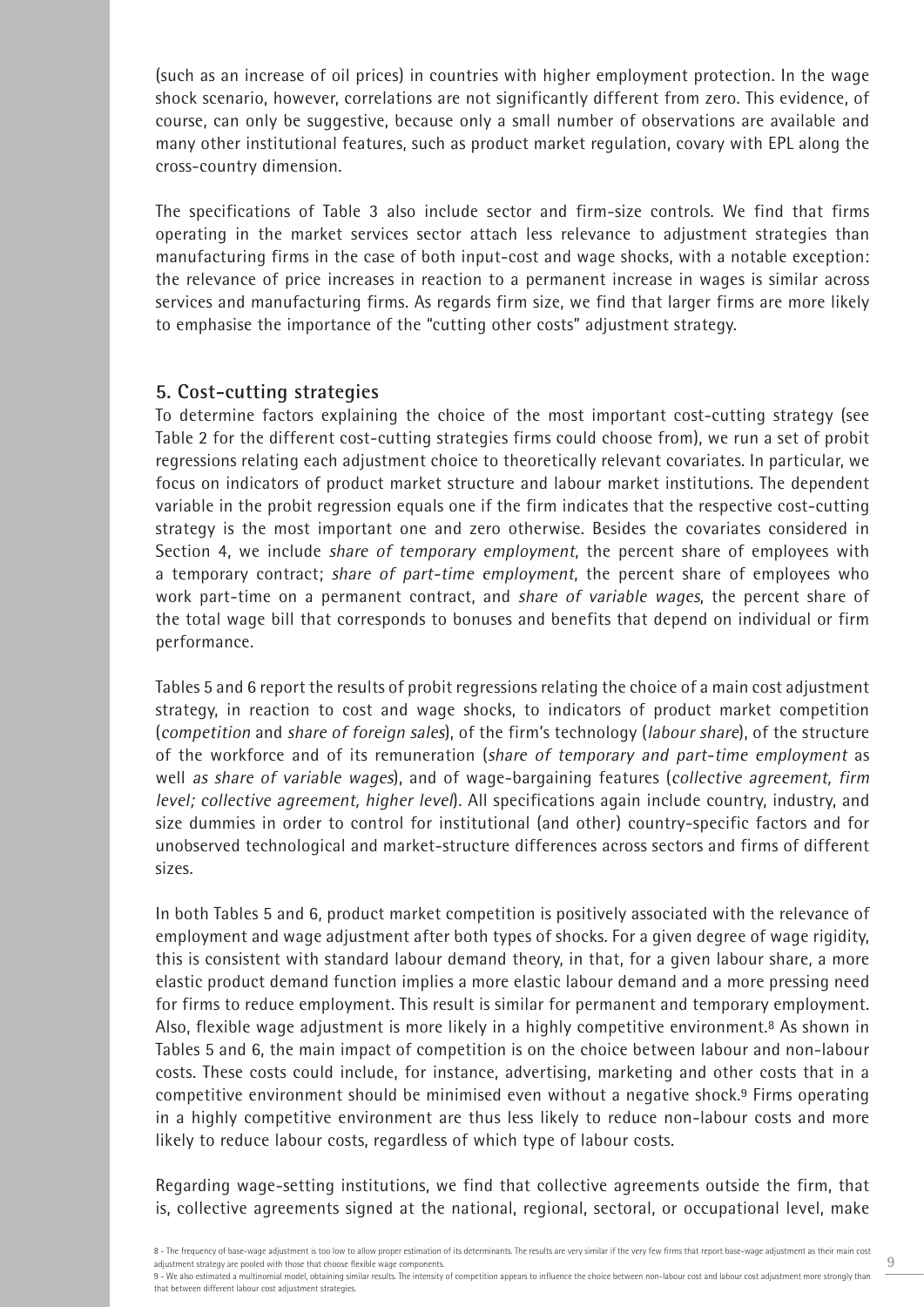an adjustment of temporary employment more likely. Imposing a wage agreement negotiated at a level higher than that of the firm increases the probability of laying off temporary workers by approximately 4 p.p. Furthermore, there is a tendency for wages to be stickier when there are collective wage agreements present. Thus, firms covered by collective wage agreements appear to reduce the number of temporary employees (and not the number of permanent employees) due to wage rigidity. It should be noted that country dummies are included in our regressions, already capturing nation-specific characteristics of collective bargaining institutions.

The share of temporary workers features a relatively strong association with the character of cost-cutting strategies. Firms with a high share of temporary employment are more likely to indicate layoffs of temporary employees as the preferred adjustment strategy and less likely to reduce the number of permanent employees and flexible wages (as well as to try to decrease nonlabour costs). An increase in the share of temporary workers by 10 percentage points increases the probability of cutting temporary employment by 1.4 percentage points. Thus, temporary employment acts as a buffer against employment fluctuations for permanent workers and against wage fluctuations.

Since employment protection legislation should in theory influence cost-reduction strategies, we again inspect the relationship between EPL indicators and the country dummy coefficients that in the regressions absorb these and other national characteristics. Figure 2 shows that country effects estimated in the permanent employment adjustment regressions are negatively correlated with the degree of EPL strictness for regular workers (-0.34). Thus, EPL works as intended: it protects permanent employees. In the case of temporary employment, the relationship between EPL and country effects is weaker, and positive as shown in Figure 3. While the evidence can only be suggestive, it unsurprisingly indicates that stricter employment protection for regular workers induces firms to lay off temporary workers when costs need to be reduced.

Among the other variables included in our regressions, the labour share deserves to be discussed briefly. We see in Tables 5 and 6 that a large labour share is positively associated with the choice of the flexible wage cost-adjustment option. Analysing another portion of the WDN survey, Babecký et al. (2009) document that non-euro-area firms are more likely to have access to flexible wage adjustment mechanisms, such as bonuses, and that this and other adjustment margins are more commonly used by firms that are subject to (nominal) base-wage rigidities and that tend to feature a smaller share of blue-collar workers. In our regressions, the wage rigidity implied by higher-level wage agreements implies that temporary employment bears the brunt of adjustment, while a larger share of variable wage costs tends to stabilise both temporary and permanent employment, making wage adjustment the preferred reaction to all types of costpush shocks. Interactions with non-euro-area dummies are not significant as regards flexiblewage adjustment. Outside the euro area, labour intensity is associated with a significantly higher incidence of permanent employment reactions to cost-push shocks, and this may well reflect the more flexible layoff arrangements of less heavily regulated markets.

## **6. Conclusions**

Empirical evidence from the WDN survey highlights several theoretically sensible features of price, wage, and employment reactions to changes in the economic environment for numerous European countries. Firms that report facing strong competition in the product market or export much of their production are less likely to increase prices, and more likely to reduce costs after a wage shock (stated in the survey question to be common to all firms in the industry). The presence of collective wage agreements at industry or national level makes a price increase more likely. The data also suggest that price increases are more likely where employment protection legislation is more stringent. When reducing costs, firms operating in a highly competitive environment are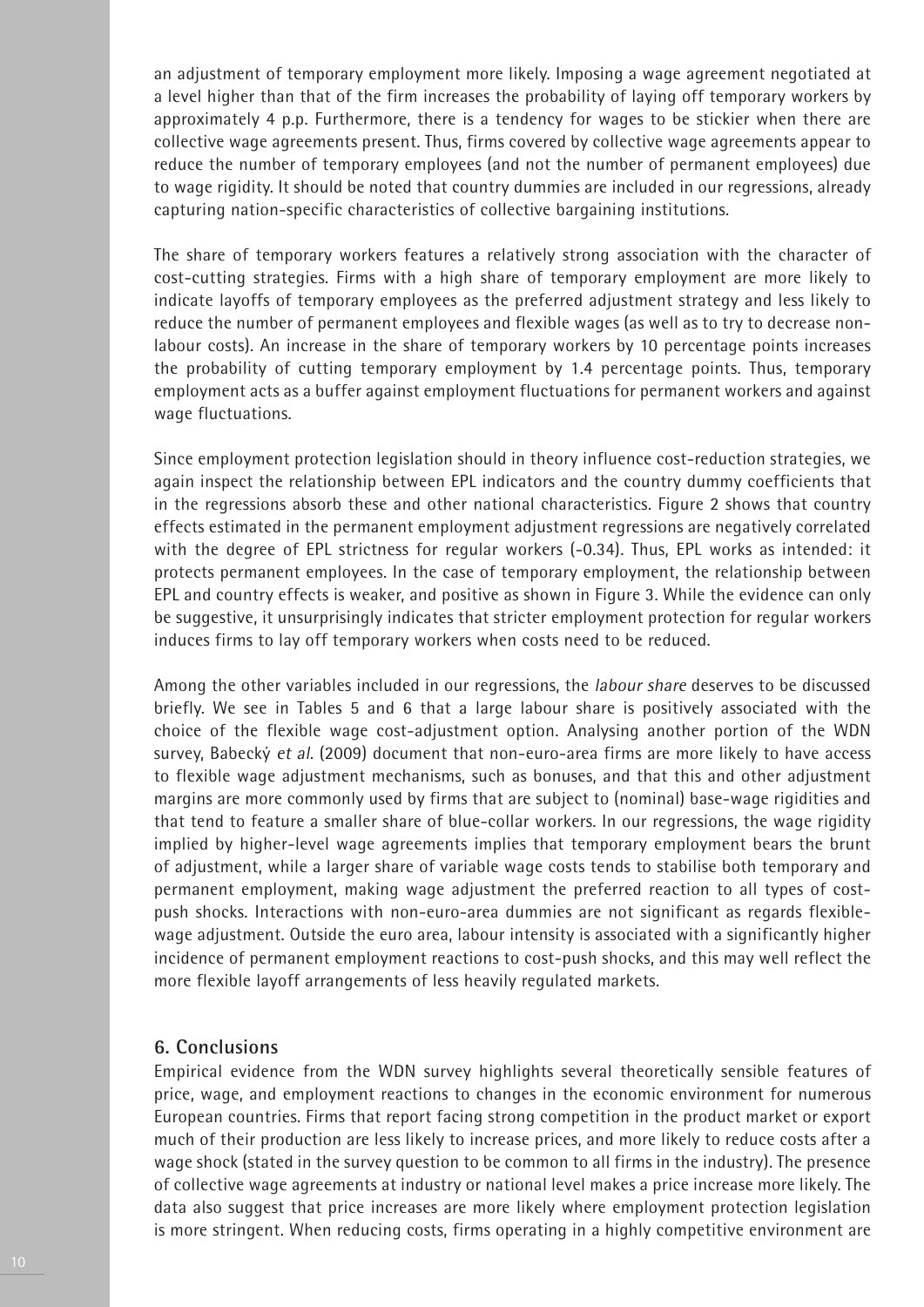less likely to reduce non-labour costs and more likely to reduce labour costs. The latter is less likely to be accomplished by wage reductions when firms are subject to labour contracts signed at higher bargaining levels, which induce firms to react to cost shocks by reducing employment and especially temporary employment, in particular when permanent employees are protected from dismissal.

The quantitative magnitude of these statistically significant estimates is difficult to assess, both because they refer to the subjective "relevance" of different strategies and because much of the variation observed remains unexplained (or is explained by country effects) after accounting for heterogeneity in directly observable firm-level characteristics. Counterfactual experiments, such as imputation to individual countries or sectors of different countries' or sectors' observed average levels of competition, predict rather small changes in the proportion of survey responses falling in each "relevance" category.

Arguably, however, the observed relationship between shock responses and institutional or structural variables suggests that the long phase of macroeconomic stability that accompanied European economic and monetary unification may have been fostered by stronger product market competition, within and across countries' borders, as well as by labour market deregulation. Our results suggest that these developments should have had important implications for inflation transmission mechanisms made it easier for a rule-based and credible policy framework to foster macroeconomic stability. It will be important for future research to study the evolution of these mechanisms in the aftermath of the Great Recession.

### **References**

• Ai, Chunrong and Edward C. Norton (2003) Interaction Terms in Logit and Probit Models. Economics Letters 80, 123-129.

• Andersen, Torben M. and Jan Rose Skaksen (2007) Labour Demand, Wage Mark-ups, and Product Market Integration. Journal of Economics 92:2, 103-135.

• Babecký, Jan , Philip Du Caju, Theodora Kosma, Martina Lawless, Julián Messina and Tairi Rõõm (2009) Wage Costs and Alternative Margins of Adjustment: Survey Evidence from European Firms. ECB Working Paper No. 1106.

• Ball, Laurence and David Romer (1990) Real Rigidities and the Non-Neutrality of Money. Review of Economic Studies 57:2, 183-203.

• Bertola, Giuseppe and Richard Rogerson (1997) Institutions and Labour Reallocation. European Economic Review 41, 1147–71.

• Bertola, Giuseppe (1999) Microeconomic Perspectives on Aggregate Labour Markets. In: Orley Ashenfelter and David Card (eds), Handbook of Labour Economics, Volume 3C, Amsterdam: North-Holland, 2985-3028.

• Bewley, Truman (1999) Why Wages Don't Fall during a Recession. Harvard University Press. Cambridge, Massachusetts.

• Cardoso, Ana Rute, and Miguel Portela (2009) Micro Foundations for Wage Flexibility: Wage Insurance at the Firm Level. Scandinavian Journal of Economics 111:1, 29–50.

• Fabiani, Silvia, Martine Druant, Ignacio Hernando, Claudia Kwapil, Bettina Landau, Claire Loupias, Fernando Martins, Thomas Mathä, Roberto Sabbatini, Harald Stahl, Ad Stokman (2006) What Firms' Surveys Tell Us about Price-Setting Behaviour in the Euro Area. International Journal of Central Banking, September, 3-47.

• Fabiani, Silvia, Ana Lamo, Julián Messina, Tairi Rõõm (2011) Firm Adjustment During Times of Crisis. ECB Working Paper, forthcoming. 11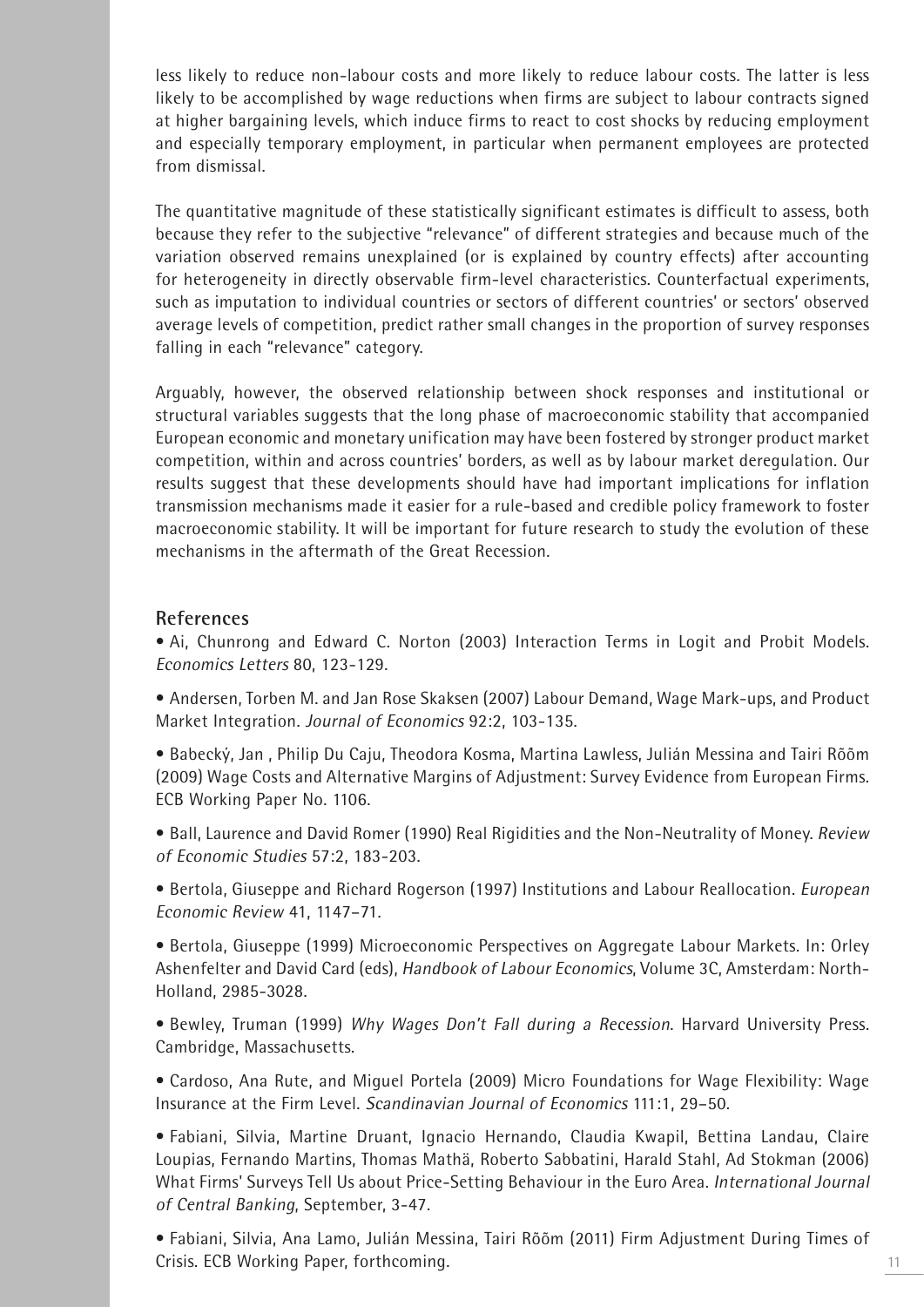• Gali, Jordi (1994) Monopolistic Competition, Business Cycles, and the Composition of Aggregate Demand. Journal of Economic Theory Vol. 63, No. 1, 73-96.

• Guiso, Luigi, Luigi Pistaferri, and Fabiano Schivardi (2005) Insurance within the Firm. Journal of Political Economy 113, 1054-1087.

• Leonardi, Marco and Giovanni Pica (2007) Employment Protection Legislation and Wages. IZA Discussion Paper No. 2680.

• Tonin, Mirco (2005) Updated Employment Protection Legislation Indicators for Central and Eastern European Countries. Working Paper IIES.

• Topel, Robert H. (1986) Local Labour Markets. Journal of Political Economy 94:3, 111-143.

## **Figures and Tables**

Figure 1. Percentage of firms assigning "very relevant" or "relevant" to each adjustment strategy after a cost shock, by country



Figure 2. Correlation between EPL for permanent employment (vertical axis) and country dummy coefficients in probit regressions for "adjustment of permanent employment" as the main cost-reduction strategy after a cost shock (first column of Table 5)



Figure 3. Correlation between EPL for permanent employment (vertical axis) and country dummy coefficients in probit regressions for "adjustment of temporary employment" as the main cost-reduction strategy after a cost shock (second column of Table 5).

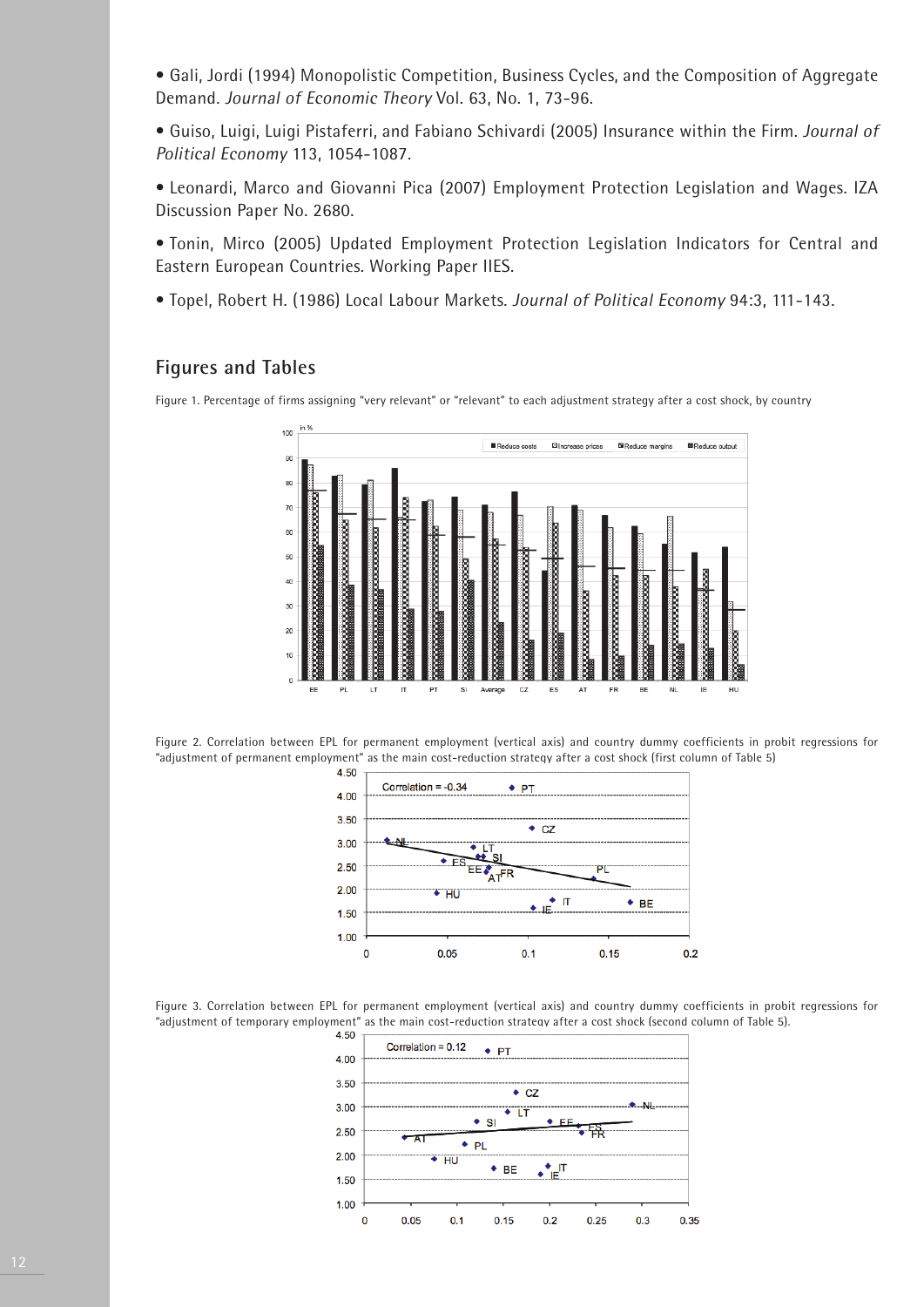Table 1. Reactions after cost shocks and after wage shocks

| Adjustment strategy | after a cost shock   |                                                      | after a wage shock |                              |  |
|---------------------|----------------------|------------------------------------------------------|--------------------|------------------------------|--|
|                     | Average <sup>*</sup> | Relevant or<br>Average <sup>*</sup><br>very relevant |                    | Relevant or<br>very relevant |  |
| Reduce costs        | 2.88                 | 70.95%                                               | 2.69               | 62.14%                       |  |
| Increase prices     | 2.80                 | 68.07%                                               | 2.68               | 61.84%                       |  |
| Reduce margins      | 2.56                 | 57.14%                                               | 2.49               | 53.26%                       |  |
| Reduce output       | 1.86                 | 23.41%                                               | 1.88               | 24.25%                       |  |

\* Responses are scored from 1 ("not relevant") to 4 ("very relevant").

Table 2. Percentage shares of the firms' main cost-cutting strategies

| Cost-cutting strategy                         | after a cost shock | after a wage shock |
|-----------------------------------------------|--------------------|--------------------|
| Reduce number of<br>temporary/other employees | 17.56%             | 19.45%             |
| Reduce number of<br>permanent employees       | 10.89%             | 11.39%             |
| Reduce hours worked per<br>employee           | 7.08%              | 7.79%              |
| Reduce flexible wage<br>components            | 9.39%              | 11.58%             |
| Reduce base wages                             | 1.64%              | ---                |
| Reduce non-labour costs                       | 53.44%             | 49.79%             |

Table 3. Adjustment of prices and (other) costs in response to cost shocks and wage shocks, probit, average marginal effects

|                                    |                | Cost shock   | Wage shock     |              |  |  |
|------------------------------------|----------------|--------------|----------------|--------------|--|--|
|                                    | Increase price | Reduce costs | Increase price | Reduce costs |  |  |
| Competition (dummy)                | $-0.0182$      | $0.0375***$  | $-0.0296**$    | $0.0292**$   |  |  |
|                                    | (0.0119)       | (0.0113)     | (0.0125)       | (0.0118)     |  |  |
| Share of foreign sales             | $-0.0048$      | $0.0550***$  | $-0.0609$ ***  | $0.0458**$   |  |  |
|                                    | (0.0181)       | (0.0186)     | (0.0194)       | (0.0193)     |  |  |
| Labour share                       | $-0.103***$    | $-0.0747***$ | $0.117***$     | $-0.0492*$   |  |  |
|                                    | (0.0266)       | (0.0271)     | (0.0294)       | (0.0290)     |  |  |
| Collective agreement, higher level | $0.0247*$      | 0.0136       | $0.0390**$     | 0.0066       |  |  |
| (dummy)                            | (0.0138)       | (0.0139)     | (0.0155)       | (0.0151)     |  |  |
| Collective agreement, firm level   | $-0.0046$      | 0.0128       | $-0.0217*$     | 0.0210       |  |  |
| (dummy)                            | (0.0116)       | (0.0119)     | (0.0126)       | (0.0130)     |  |  |
| Share of foreign sales X Non-EA    | $-0.0632**$    | $-0.0458$    | $-0.0655**$    | $-0.0453$    |  |  |
|                                    | (0.0315)       | (0.0311)     | (0.0329)       | (0.0308)     |  |  |
| Labour share X Non-EA              | 0.0229         | 0.0633       | 0.0412         | $0.1140**$   |  |  |
|                                    | (0.0507)       | (0.0497)     | (0.0497)       | (0.050)      |  |  |
| Observations                       | 11123          | 11004        | 10336          | 10010        |  |  |
| McFadden's Pseudo-R <sup>2</sup>   | 0.088          | 0.080        | 0.097          | 0.149        |  |  |
| Log-likelihood                     | $-6572.1$      | $-6482.3$    | $-6309.4$      | $-5808.3$    |  |  |
| Observed frequency                 | 0.650          | 0.661        | 0.592          | 0.574        |  |  |
| Predicted frequency                | 0.660          | 0.676        | 0.598          | 0.578        |  |  |

Notes: Robust standard errors in parentheses; \*\*\*, \*\* denote significance at the 1%, 5%, and 10% significance levels. The regressions also include country, sector, and firm size effects. EA=euro area. The marginal effects of interaction terms are averages across all observations of the Ai and Norton (2003) expressions.

Table 4. Correlation between the probit coefficients of country dummies and EPL, all countries

|                | Cost shock | Wage shock |
|----------------|------------|------------|
| Increase price | $0.461*$   | 0.269      |
|                | (0.259)    | (0.363)    |
| Reduce costs   | 0.056      | $-0.208$   |
|                | (0.255)    | (0.274)    |

Notes: Bootstrap standard errors in parentheses. \* denotes significance at the 10% significance level according to asymptotic and bootstrap standard errors. The country effects (coefficients associated with the country dummies) are obtained from the estimations described in Table 3.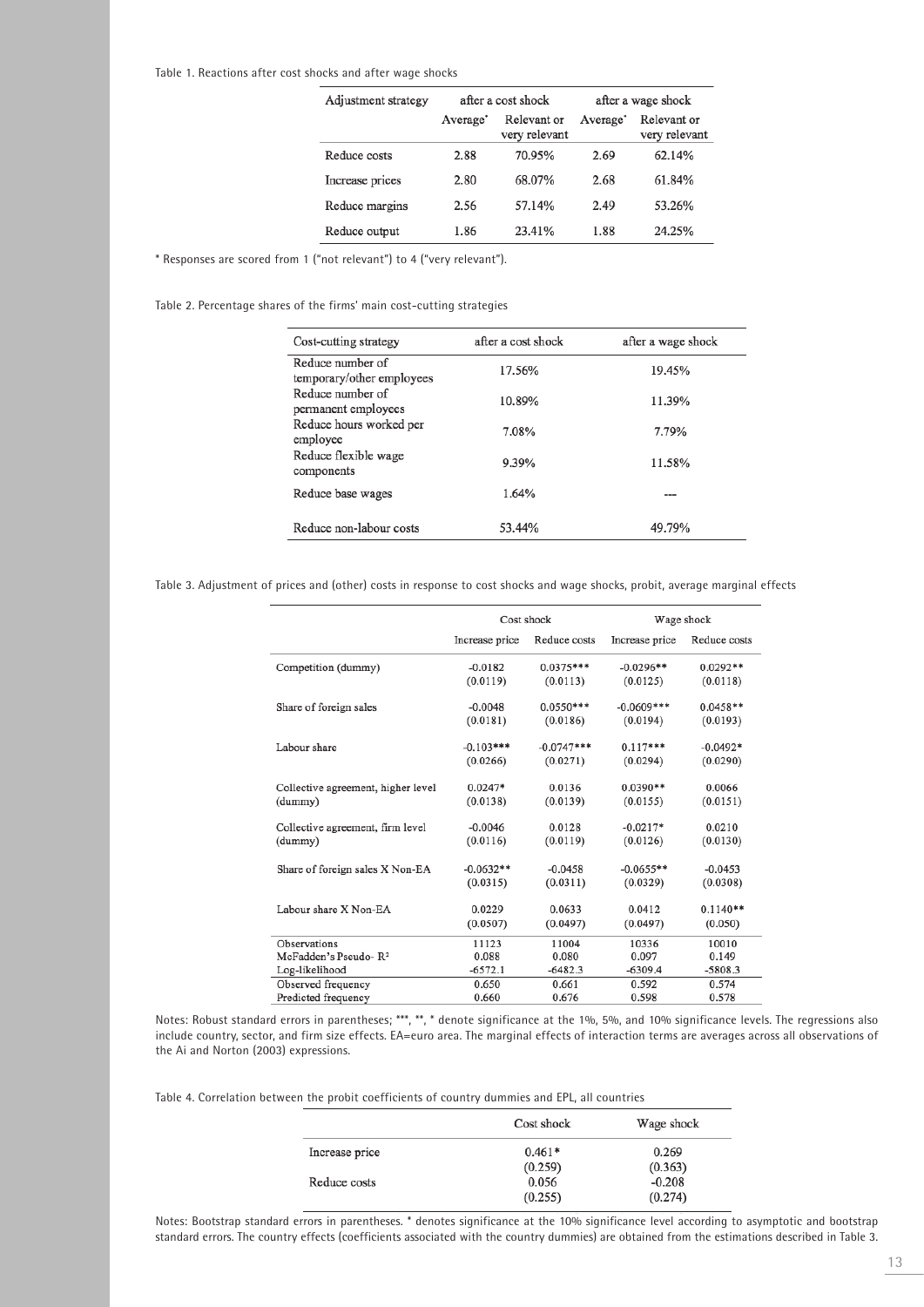Table 5. Cost adjustment strategies after a cost shock and some relevant covariates, probit, average marginal effects

|                            | Permanent<br>employment | Temporary<br>employment | Flexible<br>wages | Hours       | Non-labour<br>cost |
|----------------------------|-------------------------|-------------------------|-------------------|-------------|--------------------|
| Competition                | $0.0209**$              | 0.0158                  | $0.0210***$       | $-0.0008$   | $-0.0593***$       |
| (dummy)                    | (0.0089)                | (0.0114)                | (0.0068)          | (0.0071)    | (0.0149)           |
| Share of                   | $-0.0182$               | 0.0156                  | $-0.0193*$        | $-0.0138$   | 0.0321             |
| foreign sales              | (0.0135)                | (0.0166)                | (0.0103)          | (0.0103)    | (0.0229)           |
|                            |                         |                         |                   |             |                    |
| Labour share               | 0.0279                  | $-0.0179$               | $0.0869***$       | 0.0174      | $-0.116***$        |
|                            | (0.0190)                | (0.0253)                | (0.0152)          | (0.0153)    | (0.0349)           |
| Coll. agreement            | 0.0116                  | $0.0398***$             | $-0.0145$         | $-0.0004$   | $-0.0217$          |
| higher level               | (0.0110)                | (0.0148)                | (0.0072)          | (0.0095)    | (0.0188)           |
| (dummy)<br>Coll. agreement | 0.0055                  | $-0.0055$               | 0.0001            | $-0.0031$   | $-0.0014$          |
| firm level                 | (0.0076)                | (0.0103)                | (0.0063)          | (0.0064)    | (0.0142)           |
| (dummy)                    |                         |                         |                   |             |                    |
| Share of temp.             | $-0.0725***$            | $0.135***$              | $-0.0321**$       | 0.0183      | $-0.0598*$         |
| employment                 | (0.0212)                | (0.0234)                | (0.0135)          | (0.0147)    | (0.0332)           |
| Share of part-             | 0.0129                  | $-0.0133$               | $-0.0436**$       | $0.0573***$ | 0.0014             |
| time empl.                 | (0.0190)                | (0.0280)                | (0.0156)          | (0.0149)    | (0.0355)           |
|                            |                         |                         |                   |             |                    |
| Share of                   | $-0.0002$               | $-0.0004*$              | $0.0008***$       | $-0.0001$   | $-0.0003$          |
| variable wages             | (0.0002)                | (0.0002)                | (0.0001)          | (0.0001)    | (0.0003)           |
| Share of                   | 0.0272                  | 0.0125                  | 0.0168            | 0.0161      | $-0.0395$          |
| foreign sales              | (0.0208)                | (0.0304)                | (.0211)           | (0.0215)    | (0.0378)           |
| X Non-EA                   |                         |                         |                   |             |                    |
| Labour share               | $0.0894***$             | $-0.0079$               | $-0.0458$         | $-0.0175$   | $-0.0904$          |
| X Non-EA                   | (0.0440)                | (0.0495)                | (.0388)           | (0.030)     | (0.0621)           |
| Observations               | 8037                    | 8037                    | 8037              | 8037        | 8037               |
| Log-Likelihood             | $-2042.6$               | $-3461.0$               | 2337.9            | $-1689.0$   | $-5276.1$          |
| Pseudo-R <sub>2</sub>      | 0.0473                  | 0.0649                  | 0.0705            | 0.0522      | 0.0326             |
| Observed                   |                         |                         |                   |             |                    |
| frequency                  | 0.0791                  | 0.1731                  | 0.0945            | 0.0626      | 0.5762             |
| Predicted<br>frequency     | 0.0684                  | 0.1552                  | 0.0803            | 0.0519      | 0.5763             |

Notes: Robust standard errors in parentheses; \*\*\*, \*\*, \* denote significance at the 1%, 5%, and 10% significance levels. Not reported: country, sector, and firm size effects. EA is the euro area. The marginal effects of interaction terms are averages across all observations of the Ai and Norton (2003) expressions.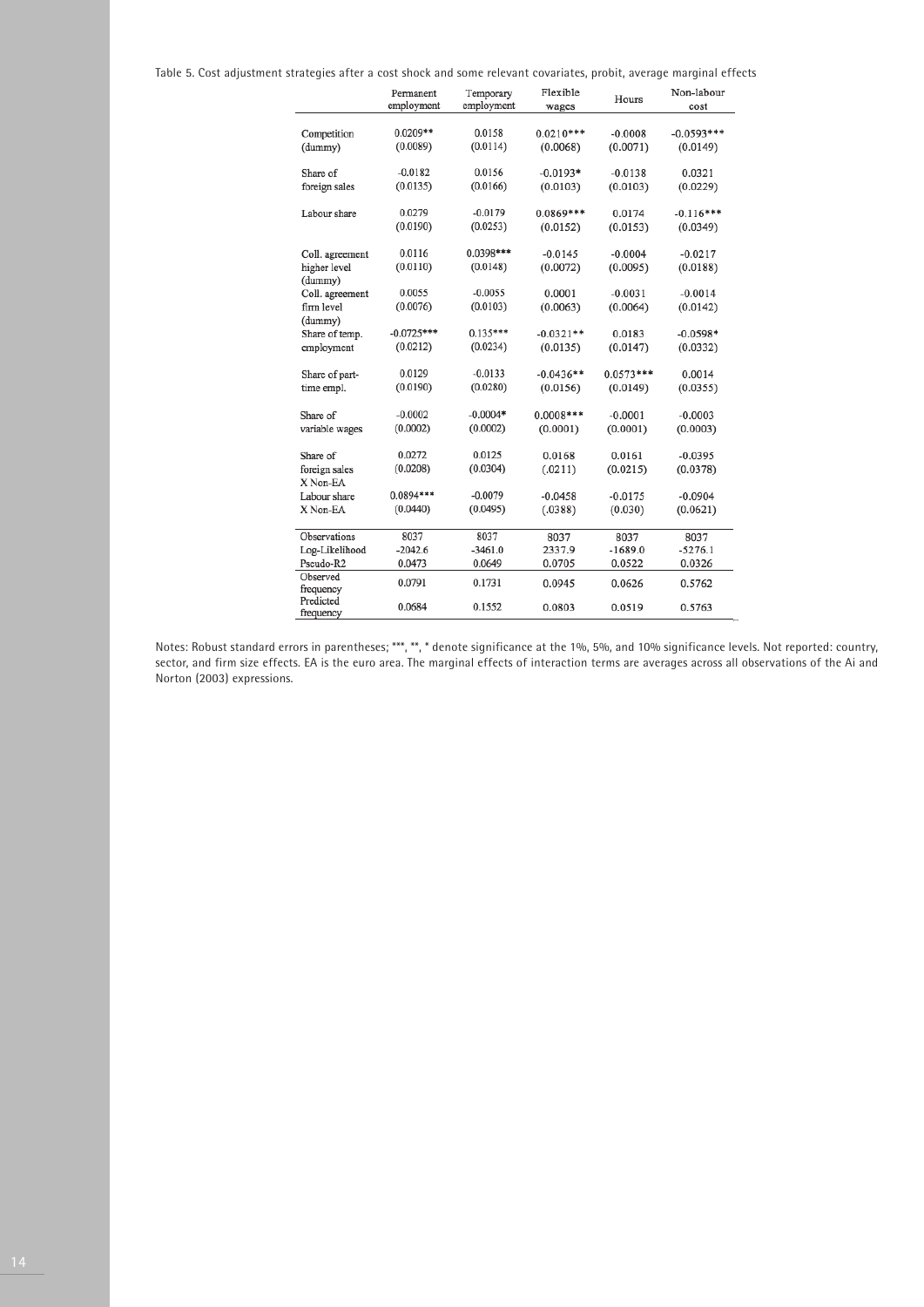Table 6. Cost adjustment strategies after a wage shock and some relevant covariates, probit, average marginal effects

|                                           | Permanent<br>employment   | Temporary<br>employment | Flexible<br>wages       | Hours                   | Non-labour<br>cost      |
|-------------------------------------------|---------------------------|-------------------------|-------------------------|-------------------------|-------------------------|
| Competition<br>(dummy)                    | $0.0275***$               | $0.0268**$              | $0.0232**$              | $-0.0078$               | $-0.0734***$            |
|                                           | (0.0101)                  | (0.0125)                | (0.0077)                | (0.0072)                | (0.0153)                |
| Share of foreign<br>sales                 | $-0.0123$                 | $0.0345*$               | $-0.0168$               | $-0.0169$               | $-0.0022$               |
|                                           | (0.0151)                  | (0.0179)                | (0.0119)                | (0.0112)                | (0.0244)                |
| Labour share                              | $0.0419*$<br>(0.0221)     | 0.0308<br>(0.0271)      | $0.0814***$<br>(0.0172) | 0.0018<br>(0.0169)      | $-0.142***$<br>(0.0372) |
| Collective                                | $-0.0036$                 | $0.0352**$              | $-0.0250**$             | $-0.0142$               | $-0.0012$               |
| agreement<br>higher level<br>(dummy)      | (0.0125)                  | (0.0159)                | (0.0082)                | (0.0109)                | (0.0205)                |
| Collective<br>agreement                   | 0.0120                    | 0.0109                  | $-0.0167*$              | $-0.0016$               | $-0.0078$               |
| firm level (dummy)                        | (0.0092)                  | (0.0116)                | (0.0065)                | (0.0072)                | (0.0151)                |
| Share of temporary                        | $-0.0503**$               | $0.137***$              | $-0.0429**$             | $0.0382**$              | $-0.0884***$            |
| employment                                | (0.0220)                  | (0.0245)                | (0.0153)                | (0.0155)                | (0.0338)                |
| Share of part-time<br>employment          | 0.0066<br>(0.0226)        | $-0.0107$<br>(0.0308)   | $-0.0382$<br>(0.0176)   | $0.0620***$<br>(0.0170) | 0.00876<br>(0.0379)     |
|                                           |                           |                         |                         |                         |                         |
| Share of variable<br>wages                | $-0.00058**$<br>(0.00023) | $-0.0004$<br>(0.0003)   | $0.0012***$<br>(0.0001) | $-0.0001$<br>(0.0002)   | $-0.0003$<br>(0.0003)   |
| Share of foreign<br>sales X               | 0.0183                    | 0.0107                  | 0.0100                  | 0.0049                  | $-0.0001$               |
| non-euro area                             | (0.0234)                  | (0.0330)                | (0.0241)                | (0.0213)                | (0.0397)                |
| Labour share X<br>non-euro area           | $0.0790*$<br>(0.0469)     | $-0.0789$<br>(0.0529)   | $-0.0097$<br>(0.0440)   | $-0.0016$<br>(0.0315)   | $-0.0752$<br>(0.0631)   |
| Observations                              | 7415                      | 7415                    | 7415                    | 7415                    | 7415                    |
| Log-Likelihood<br>Pseudo-R2               | $-2194.3$<br>0.0363       | $-3360.7$<br>0.0742     | $-2441.0$<br>0.0601     | $-1651.8$<br>0.0524     | $-4942.0$<br>0.0371     |
| Observed frequency<br>Predicted frequency | 0.0957<br>0.0866          | 0.1926<br>0.1704        | 0.1118<br>0.0992        | 0.0672<br>0.0564        | 0.5154<br>0.5149        |

Notes: Robust standard errors in parentheses; \*\*\*, \*\*, \* denote significance at the 1%, 5%, and 10% significance levels. Not reported: country, sector, and firm size effects. EA is the euro area. Changes to the marginal effects of interaction terms are averages across all observations of the Ai and Norton (2003) expressions.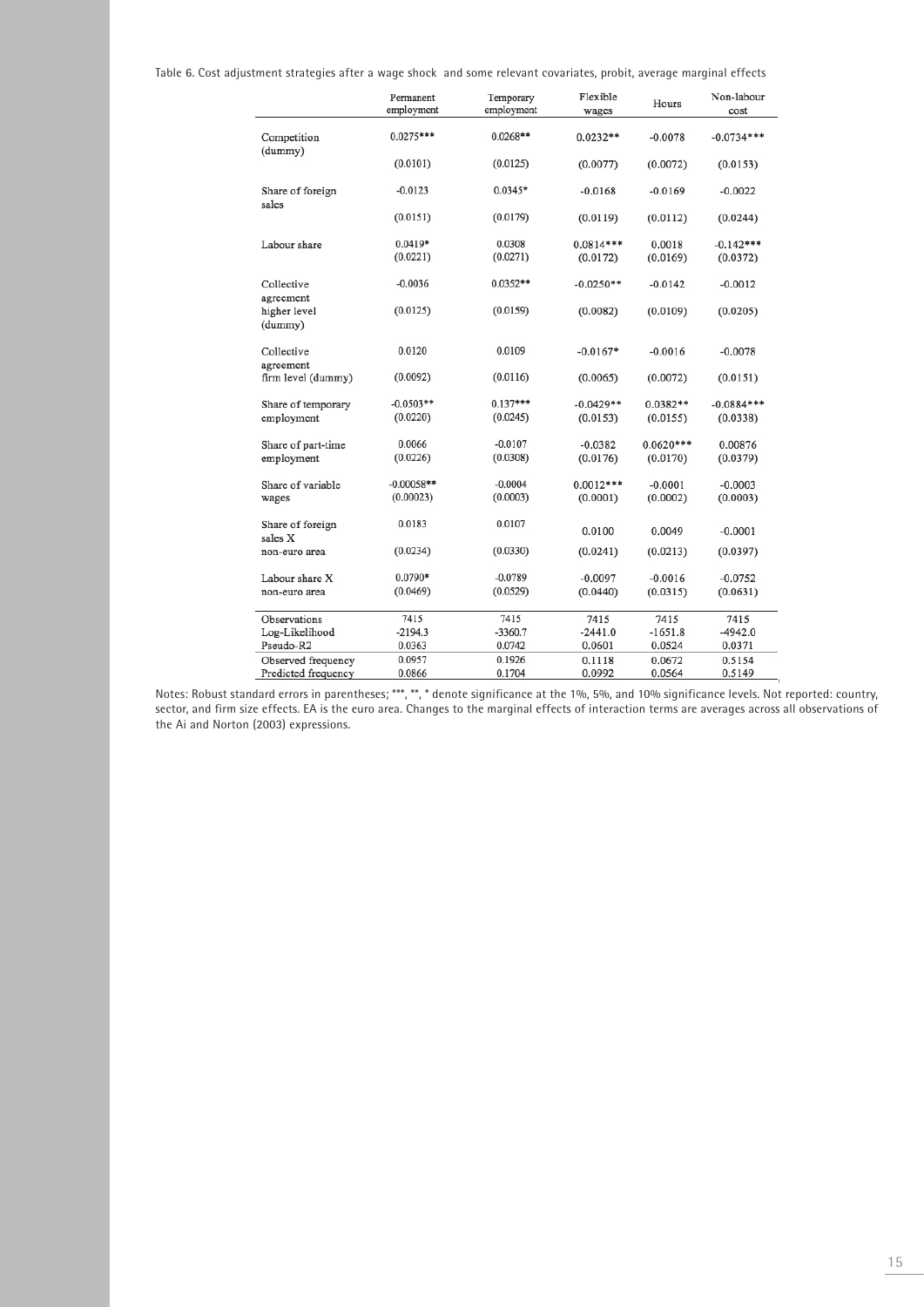|                                    | Type         | Mean  | Std. Dev. | Min          | Max          | Number<br>of obs. |
|------------------------------------|--------------|-------|-----------|--------------|--------------|-------------------|
| Country:                           |              |       |           |              |              |                   |
| AT (Austria)                       | Dummy        | 0.037 |           | 0            | 1            | 15235             |
| BE (Belgium)                       | Dummy        | 0.094 |           | 0            | 1            | 15235             |
| CZ (Czech Republic)                | Dummy        | 0.026 |           | $\bf{0}$     | 1            | 15235             |
| EE (Estonia)                       | Dummy        | 0.024 |           | $\bf{0}$     | $\mathbf{1}$ | 15235             |
| ES (Spain)                         | Dummy        | 0.120 |           | 0            | 1            | 15235             |
| FR (France)                        | Dummy        | 0.133 |           | 0            | 1            | 15235             |
| HU (Hungary)                       | Dummy        | 0.132 |           | $\bf{0}$     | 1            | 15235             |
| IE (Ireland)                       | Dummy        | 0.065 |           | $\bf{0}$     | 1            | 15235             |
| IT (Italy)                         | Dummy        | 0.063 |           | 0            | $\mathbf{1}$ | 15235             |
| LT (Lithuania)                     | Dummy        | 0.023 |           | $\bf{0}$     | $\mathbf{1}$ | 15235             |
| NL (Netherlands)                   | Dummy        | 0.070 |           | 0            | $\mathbf{1}$ | 15235             |
| PL (Poland)                        | Dummy        | 0.076 |           | 0            | 1            | 15235             |
| PT (Portugal)                      | Dummy        | 0.094 |           | $\mathbf{0}$ | 1            | 15235             |
| SI (Slovenia)                      | Dummy        | 0.044 |           | $\mathbf{0}$ | 1            | 15235             |
| Sector:                            |              |       |           |              |              |                   |
| Manufacturing                      | Dummy        | 0.399 |           | 0            | 1            | 15171             |
| Energy                             | Dummy        | 0.012 |           | 0            | 1            | 15171             |
| Construction                       | Dummy        | 0.076 |           | 0            | 1            | 15171             |
| Trade                              | Dummy        | 0.204 |           | 0            | $\mathbf{1}$ | 15171             |
| Market services                    | Dummy        | 0.272 |           | $\bf{0}$     | $\mathbf{1}$ | 15171             |
| Financial intermediaries           | Dummy        | 0.024 |           | 0            | $\mathbf{1}$ | 15171             |
| Non-market services                | Dummy        | 0.013 |           | $\Omega$     | 1            | 15171             |
| Employment size:                   |              |       |           |              |              |                   |
| $5 - 19$                           | Dummy        | 0.260 |           | 0            | 1            | 14972             |
| 20-49                              | Dummy        | 0.224 |           | $\bf{0}$     | $\mathbf{1}$ | 14972             |
| 50-199                             | Dummy        | 0.304 |           | $\bf{0}$     | 1            | 14972             |
| $200+$                             | Dummy        | 0.212 |           | $\theta$     | 1            | 14972             |
| Competition                        | Dummy        | 0.164 |           | $\bf{0}$     | 1            | 14139             |
| Share of foreign sales             | Fraction     | 0.193 | 0.308     | 0            | $\mathbf{1}$ | 13810             |
| Labour share                       | Fraction     | 0.339 | 0.201     | 0.001        | $\mathbf{1}$ | 13615             |
| Collective agreement, higher level | Dummy        | 0.597 |           | $\mathbf{0}$ | 1            | 15099             |
| Collective agreement, firm level   | Dummy        | 0.243 |           | $\theta$     | 1            | 15026             |
| EPL for permanent workers          | Index, $0-5$ | 2.442 | 0.734     | 1.603        | 4.167        | 13860             |
| Share of part-time employment      | Fraction     | 0.094 | 0.180     | $\Omega$     | 1            | 15021             |
| Share of temporary employment      | Fraction     | 0.094 | 0.184     | 0            | 1            | 14991             |
| Share of variable wages            | Fraction     | 0.120 | 0.191     | $\bf{0}$     | 1            | 13277             |

## **Appendix**

**Theoretical impact of shocks on wages and employment**

To maximise profits in a 'right to manage" setting employers should choose employment so as to equate the wage, which they take as given, to labour's marginal impact on firm's revenues. Formally, consider a log-linear schedule

$$
w_i = -\eta_i l_i + a_i
$$

where w is the log of employer labour cost,  $l_i$  is employment, a indexes marginal revenue, and  $\eta_i$ <1 is the elasticity of the inverse labour demand schedule. Symmetrically, let  $\varepsilon_i$  denote the elasticity of wages to employment:

$$
w_i = \varepsilon_i l_i + s_i \; .
$$

Solving for wages and employment, we have

$$
w_i = [\eta_i/(\varepsilon_i + \eta_i)]s_i + [\varepsilon_i/(\varepsilon_i + \eta_i)]a_i,
$$

$$
l_i = (a_i - s_i) / (\varepsilon_i + \eta_i)
$$

The employment impact of the wage shocks represented by  $\Delta s$  in this simple framework,

$$
\Delta l_{\rm i} = \Delta s_{\rm i} / (\varepsilon_{\rm i} + \eta_{\rm i}),
$$

is larger when  $\eta$ , the elasticity of labour demand, is small. Since  $\eta$  is the weighted (by the cost share of labour) average of the constant-output elasticity of substitution and of the elasticity of revenues to output, it depends on the degree of decreasing returns to labour, on the elasticity of product demand, and on labour's substitutability with other factors of production, which is likewise relevant to responses to changes in the prices of factors other than labour. The equilibrium